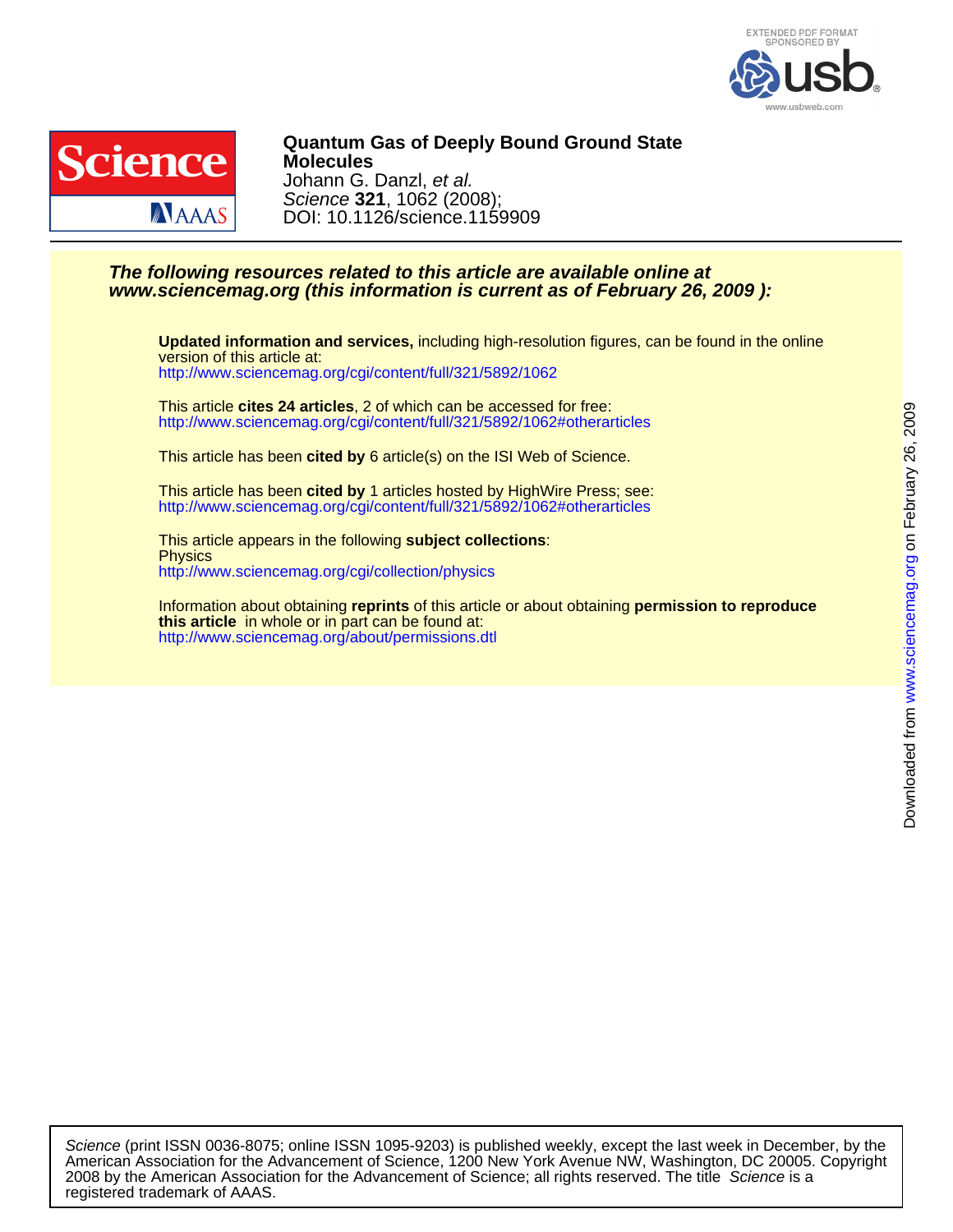

Fig. 3. Mass function of the stars formed in the simulation illustrated in Fig. 1. The stars form with masses close to 0.1  $M_{\odot}$  but grow quickly through gas accretion. The mass function therefore has a peak at ~0.8  $M_{\odot}$ , above which it has a power-law form with a slope comparable to that of the Salpeter slope, illustrated by the diagonal line.



Our simulations show that an infalling molecular cloud can indeed form an eccentric disk around a supermassive black hole, and that although the tidal force of the black hole will dis-



Fig. 4. Mass function of the stars formed in the simulation illustrated in Fig. 2. The mass function is extremely top-heavy and appears to have two populations of stars: one population of massive stars with masses from 10  $M_{\odot}$  to 100  $M_{\odot}$ , and another with masses between 1  $M_{\odot}$  and 10  $M_{\odot}$ .

rupt the cloud, it does not destroy the small-scale structures that seed the disk fragmentation. Furthermore, the compressional heating of the infalling gas results in the formation of a population of stars biased toward higher masses. The stellar masses depend crucially on the mass of the infalling cloud and on its impact parameter, allowing for a variety of final outcomes. The initial disk eccentricity also means that the stars can form with initial eccentricities and, if the molecular cloud is sufficiently massive, the stars that form may be extremely massive. This is therefore a viable mechanism for forming the rings of young, massive stars within  $\sim$  0.1 pc of the galactic center. What is still unclear, however, is the origin of the infalling cloud and the probability of the small impact parameter that is required.

### References and Notes

- 1. R. Genzel et al., Mon. Not. R. Astron. Soc. 291, 219 (1997).
- 2. R. Schödel et al., Nature 419, 694 (2002).
- 3. A. Ghez et al., Astrophys. J. 620, 744 (2005).
- 4. T. Paumard et al., Astrophys. J. 643, 1011 (2006).
- 5. S. Nayakshin, R. Sunyaev, Mon. Not. R. Astron. Soc. 364, L23 (2005).
- 6. B. Elmegreen, Astrophys. J. 648, 572 (2006).
- 7. E. S. Phinney, in The Center of the Galaxy: Proceedings of the 136th Symposium of the IAU, M. Morris, Ed. (Kluwer, Dordrecht, Netherlands, 1989), p. 543–553.
- 8. Y. Levin, A. M. Beloborodov, Astrophys. J. 590, L33 (2003).
- 9. S. Nayakshin, J. Cuadra, Astron. Astrophys. 437, 437 (2005).
- 10. M. A. Gürkan, F. A. Rasio, Astrophys. J. 628, 236 (2005). 11. S. Nayakshin, J. Cuadra, V. Springel, Mon. Not. R. Astron. Soc. 379, 21 (2007).
- 12. C. F. Gammie, Astrophys. J. 553, 174 (2001).
- 13. W. K. M. Rice et al., Mon. Not. R. Astron. Soc. 339, 1025 (2003).
- 14. R. D. Alexander, M. C. Begelman, P. J. Armitage, Astrophys. J. 654, 907 (2007).
- 15. R. D. Alexander, P. J. Armitage, J. Cuadra, M. C. Begelman, Astrophys. J. 674, 927 (2008).
- 16. M. Wardle, F. Yusef-Zadeh, Astrophys. J. 683, L37 (2008).
- 17. J. J. Monaghan, Annu. Rev. Astron. Astrophys. 30, 543 (1992).
- 18. D. Stamatellos, A. P. Whitworth, T. Bisbas, S. Goodwin, Astron. Astrophys. 475, 37 (2007).
- 19. M. R. Bate, I. A. Bonnell, N. M. Price, Mon. Not. R. Astron. Soc. 277, 362 (1995).
- 20. See supporting material on Science Online.
- 21. The viscous time scale is the time for shearing interactions between adjacent annuli to transport mass to the central black hole.

### Supporting Online Material

www.sciencemag.org/cgi/content/full/321/5892/1060/DC1 Materials and Methods Figs. S1 to S3 References

19 May 2008; accepted 24 July 2008 10.1126/science.1160653

## Quantum Gas of Deeply Bound Ground State Molecules

Johann G. Danzl, $^{1_\star}$  Elmar Haller, $^{1}$  Mattias Gustavsson, $^{1}$  Manfred J. Mark, $^{1}$  Russell Hart, $^{1}$ Nadia Bouloufa, $^2$  Olivier Dulieu, $^2$  Helmut Ritsch, $^3$  Hanns-Christoph Nägerl $^1$ 

Molecular cooling techniques face the hurdle of dissipating translational as well as internal energy in the presence of a rich electronic, vibrational, and rotational energy spectrum. In our experiment, we create a translationally ultracold, dense quantum gas of molecules bound by more than 1000 wave numbers in the electronic ground state. Specifically, we stimulate with 80% efficiency, a two-photon transfer of molecules associated on a Feshbach resonance from a Bose-Einstein condensate of cesium atoms. In the process, the initial loose, long-range electrostatic bond of the Feshbach molecule is coherently transformed into a tight chemical bond. We demonstrate coherence of the transfer in a Ramsey-type experiment and show that the molecular sample is not heated during the transfer. Our results show that the preparation of a quantum gas of molecules in specific rovibrational states is possible and that the creation of a Bose-Einstein condensate of molecules in their rovibronic ground state is within reach.

Ultracold samples of molecules are ideal-<br>ly suited for fundamental studies in physics and chemistry, ranging from few-body<br>collisional physics  $(1-4)$  ultracold chemistry ly suited for fundamental studies in physics and chemistry, ranging from few-body collisional physics  $(1-4)$ , ultracold chemistry (5), and high-resolution spectroscopy (6, 7) to quantum gas preparation, molecular Bose-Einstein condensation  $(8)$ , and quantum processing  $(9)$ . For many of the proposed experiments, full control over the molecular wave function in specific deeply bound rovibrational states is needed. High densities are required for molecular quantum gas studies. Only in the rovibronic ground state (the lowest vibrational and rotational energy level of the electronic ground state) is collisional stability assured. However, direct molecular cooling toward high phase-space densities seems yet out of reach  $(10)$ , whereas techniques such as Feshbach association (11) and photoassociation (12) either produce molecules exclusively in weakly bound rovibrational levels or suffer from low production rates and low state selectivity.

To produce a quantum gas of molecules in their absolute ground state, Jaksch et al. (13) proposed a scheme for homonuclear alkali molecules in which the technique of stimulated

<sup>&</sup>lt;sup>1</sup>Institut für Experimentalphysik und Zentrum für Quantenphysik, Universität Innsbruck, Technikerstraße 25, 6020 Innsbruck, Austria. <sup>2</sup> Laboratoire Aimé Cotton, CNRS, Université Paris-Sud Bâtiment 505, 91405 Orsay Cedex, France. <sup>3</sup>Institut für Theoretische Physik und Zentrum für Quantenphysik, Universität Innsbruck, Technikerstraße 25, 6020 Innsbruck, Austria.

<sup>\*</sup>To whom correspondence should be addressed. E-mail: johann.danzl@uibk.ac.at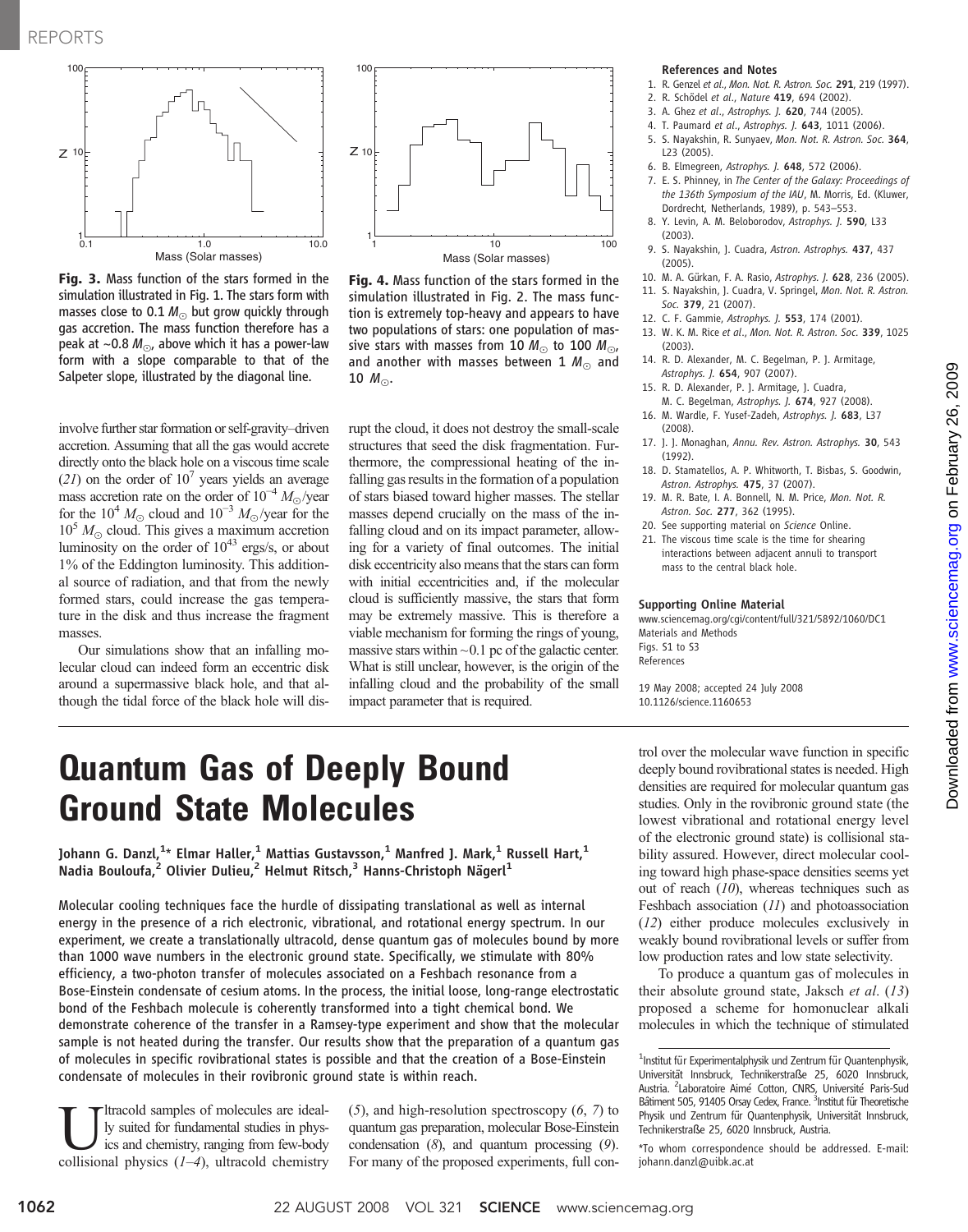two-photon transfer is repeatedly applied to molecules associated from a high-density sample of ultracold atoms. The initially very loosely bound molecules are transferred in successive steps to the rovibrational ground state of the singlet  $X^1\Sigma_g^+$  molecular potential. The advantages of this scheme are that it is fully coherent, not relying on spontaneous processes, and that it involves only a very small number of intermediate levels. It promises that a ground state binding energy typically of 0.5 eV can be carried away without heating the molecular sample. It essentially preserves phase-space density, allowing the molecular sample to inherit the high initial phase-space density from the atomic sample. However, to realize this scheme, several challenges have to be met. First, there is a large difference in internuclear separation that has to be bridged: The overlap between the radial wave function of the least bound molecules and the radial wave functions of deeply bound molecular levels is extremely low, potentially leading to prohibitively low transition rates for the two-photon transitions. Second, the scheme requires the identification of suitable intermediate molecular levels while strictly avoiding parasitic excitations. Third, a large difference in binding energy has to be overcome. On a more technical side, the lasers driving the two-photon transitions at widely different wavelengths need to have extremely low relative short-term phase jitter and high longterm frequency stability to allow for coherence and reproducibility. In important experiments, Winkler et al. (14) and, recently, Ospelkaus et al. (15) demonstrated highly efficient two-photon transfer into lower-lying molecular levels starting from weakly bound dimer molecules, which were associated from ultracold atoms on a Feshbach resonance (11). However, the transferred molecules are still weakly bound. Their binding energy, on the order of the atomic hy-



Fig. 1. (A) Molecular level scheme for Cs<sub>2</sub>. Molecules in a weakly bound Feshbach level are transferred to rovibrational level  $|v = 73$ ,  $J = 2$ > of the singlet  $X^1\Sigma^+_9$  potential with a binding energy of 1061 cm<sup>-1</sup> in a two-photon STIRAP process with wavelengths near 1126 and 1006 nm via the 225th level of the electronically excited  $\langle A^{\dot{1}}\Sigma_{\sf u}^+ - b^3\Pi_{\sf u}\rangle{\sf 0}_{\sf u}^+$  potentials. The  $X^{\dot{1}}\Sigma_{\sf g}^+$  potential has about 155 vibrational levels.  $a_0$  is the Bohr radius. (B) Zeeman diagram showing the energy of all relevant weakly bound molecular levels for initial Feshbach molecular state preparation  $(18)$ . The binding energy is given with respect to the  $F = 3$ ,  $m_F = 3$  two-atom asymptote. The molecules are produced on a d-wave Feshbach resonance at 4.8 mT (inset) and then transferred to the weakly bound s-wave state |s> on an avoided state crossing. Further lowering of the magnetic offset field to 1.9 mT transfers the molecules from state  $|s>$  to state  $|a>$ , the starting state for the STIRAP transfer. (C) STIRAP transfer scheme (19). The molecules are transferred from the initial state  $|a>$  to the final state  $|a>$  =  $|v = 73$ ,  $J = 2>$  by means of two overlapping laser pulses for which laser  $L_2$  is pulsed on before  $L_1$ . The detunings and Rabi frequencies of  $L_i$  are  $\Delta_i$  and  $\Omega_i$ ,  $i = 1$ , 2.

perfine splitting, is  $\leq 10^{-4}$  of the binding energy of the rovibrational ground state, and wave function overlap with this state is still negligible.

In this experiment, we demonstrate the crucial step toward full control of the molecular wave function and toward the formation of a Bose-Einstein condensate (BEC) of molecules in their rovibronic ground state by linking weakly bound molecular states with deeply bound rovibrational states. We coherently transfer an ultracold quantum gas of weakly bound cesium Feshbach molecules to the rovibrational level  $|v = 73$ ,  $J = 2$ > of the singlet  $X^1\Sigma_g^+$  potential, bound by 1061 cm<sup>-1</sup> (or  $h \times 31.81$  THz, where h is Planck's constant), corresponding to more than one-fourth of the binding energy of the rovibrational ground state. To achieve this result, we overcome low wave function overlap by using a suitable intermediate excited molecular state while avoiding excitation into loss channels, and we reference the transfer lasers to a frequency comb, allowing us to flexibly bridge bindingenergy differences of more than 1000 cm<sup>-1</sup>.

Figure 1 shows the energy of the relevant molecular and atomic states. Our experiment starts with a cigar-shaped BEC of cesium atoms in the lowest hyperfine sublevel  $F = 3$ ,  $m_F = 3$ in an optical dipole trap. For BEC production, we essentially follow the procedure detailed in (16). For Feshbach molecule production out of the BEC, we ramp up the offset magnetic field from the initial value of 2.1 mT to  $\sim$ 5.0 mT in 10 ms. We then ramp down, sweeping across a d-wave Feshbach resonance at 4.8 mT after  $\sim$ 1 ms, as shown in Fig. 1B (17, 18). Our procedure [see  $(17)$ ] gives an ultracold and dense sample of up to 11,000 molecules every 10 s at densities above  $1 \times 10^{11}$  cm<sup>-3</sup>. For the statetransfer experiments discussed here, we do not separate the molecules from the original BEC. Upon lowering the magnetic field, the molecules are transferred from the initial state  $|d\rangle$  to a still weakly bound s-wave molecular state |s> of the lowest hyperfine channel  $(F_1 = 3, F_2 = 3)$ via an avoided crossing (18). The index  $i = 1, 2$ denotes the ith atom.

Upon further lowering the magnetic field to about 2.2 mT, the molecules enter into a closed channel s-wave molecular state  $|a\rangle$  via a second, broad avoided crossing (18). This state belongs to the uppermost hyperfine channel  $(F_1 =$ 4,  $F_2 = 4$ ) and thus has an effective binding energy of more than  $2 \times hv_{Cs}$ . Here,  $v_{Cs} \approx 9.19$ GHz is the Cs clock frequency. Similar to  $|s\rangle$ , this state is a mixture of the  $X^1\Sigma_g^+$  ground state and the lowest triplet  $a^3\Sigma_u^+$  state, coupled by hyperfine interaction, and it has zero rotational angular momentum. At a field of 1.9 mT, it has a binding energy of 5 MHz  $\times h$ , with respect to the  $F = 3$ ,  $m_F = 3$  two-atom asymptote (18). As one might expect, we find that optical transition rates as measured below are improved when using this effectively more deeply bound state as the initial state for two-photon transfer instead of state  $|s\rangle$ . We shut off the trap and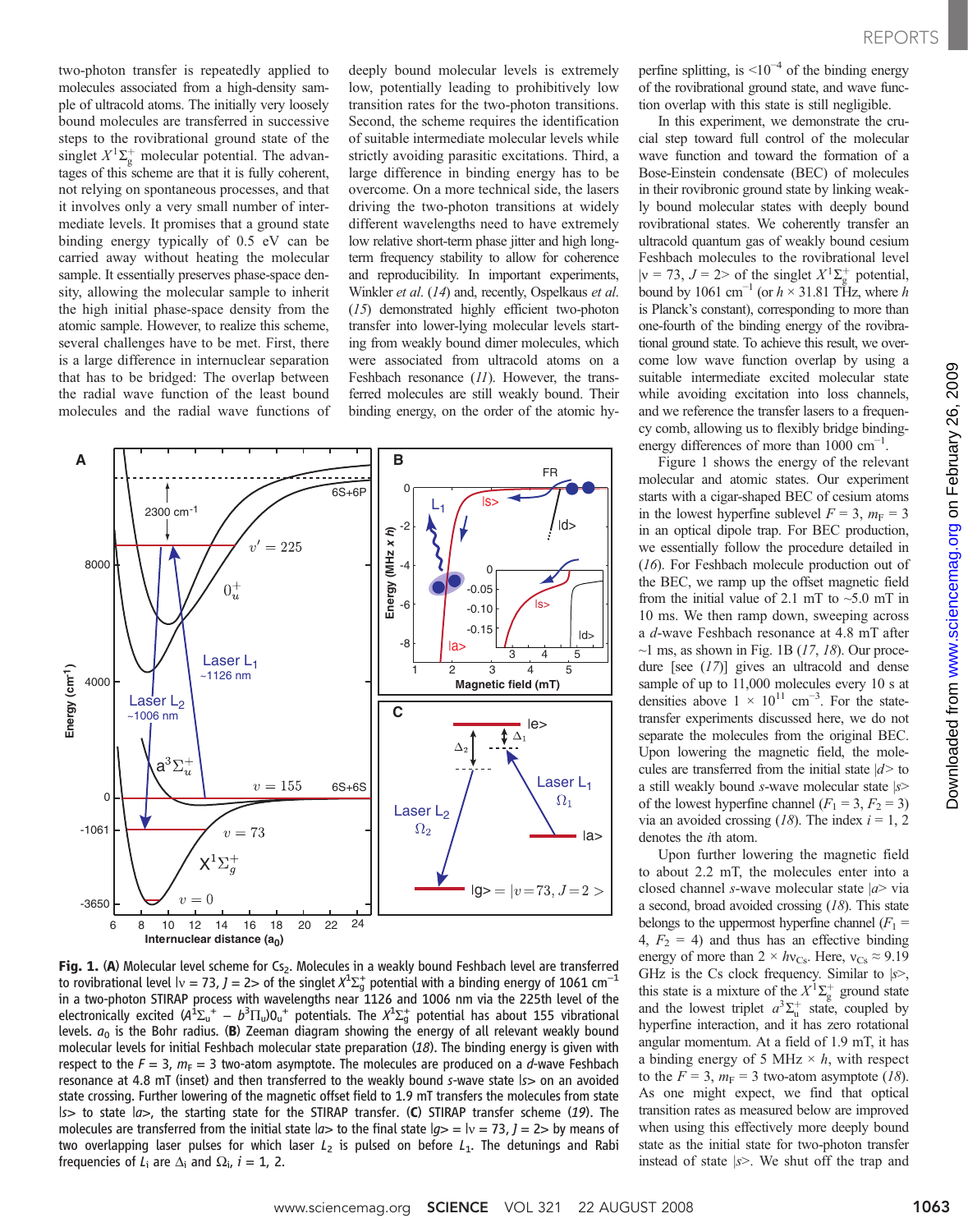perform all subsequent experiments in free flight. This does not affect the particle density immediately but reduces it during the later detection procedure, which takes about 6 ms, to avoid collisions between atoms and weakly bound dimers and, hence, loss. We detect molecules in  $|a\rangle$  via states  $|s\rangle$  and  $|d\rangle$  by first applying a magnetic field gradient for atom-molecule Stern-Gerlach separation, then reversing the magnetic field ramp, and finally dissociating them on the Feshbach resonance at 4.8 mT and imaging the resulting atoms (17).

Efficient two-photon transfer via the stimulated Raman adiabatic passage (STIRAP) technique (14, 19) relies on a suitable choice for the excited state  $|e\rangle$ . In our case, this state must have singlet character so that it can be used as a transfer state to deeply bound levels of the  $X^1\Sigma_g^+$  potential. In general, it must be well separated from other states, which otherwise could be off-resonantly excited. It should thus be situated far to the red of the excited  $S_{1/2}+P_{1/2}$ potential asymptote to avoid the high density of excited molecular states near that asymptote. We have performed optical loss spectroscopy starting from state  $|a\rangle$  in the wavelength range of 1120 to 1130 nm, ~2300 cm<sup>-1</sup> to the red of the cesium  $D_1$  line. For this measurement, we recorded the number of remaining molecules in  $|a\rangle$ as a function of excitation wavelength and found two progressions of lines, which we assign to the potential curves of the mixed  $(A^1\Sigma_u^+ - b^3\Pi_u)0_u^+$ excited states and to the  $(1)^3\Sigma_g^+$  excited state, respectively. For the present experiments, we choose for  $|e\rangle$  a level of the  $0<sub>u</sub><sup>+</sup>$  progression that is 8879.63(1) cm<sup>-1</sup> above the  $F = 3$ ,  $m_F = 3$ two-atom asymptote, corresponding to a transition wavelength of 1126.173(1) nm (Fig. 1A). We measure all wavelengths on a home-built wave meter. We identify this previously unknown level as the 225th one of the  $0<sub>u</sub><sup>+</sup>$  system, with an uncertainty of two in the absolute numbering.

The ground state level  $|g\rangle$  with vibrational quantum number  $v = 73$  is well known from conventional molecular spectroscopy (20, 21). However, its binding energy, as well as the binding energy of all deeply bound vibrational levels, has only been known with an uncertainty of  $\sim \pm 0.45$  cm<sup>-1</sup> before the present experiments (21). We search for  $|g\rangle$  by simultaneously exciting the transition from  $|a\rangle$  to  $|e\rangle$  with laser  $L_1$ and the one from  $|e\rangle$  to  $|g\rangle$  with laser  $L_2$ . The two light fields create a molecule-molecule dark state. The molecules initially in  $|a\rangle$  are lost unless the second laser  $L_2$  is on two-photon resonance, provided that the Rabi frequency  $\Omega_2$ on the second transition is  $\geq \Omega_1$ , the Rabi frequency on the first transition. For coherence, stability, and reproducibility, we lock both lasers to independent narrow-band optical resonators, which we reference to an optical frequency comb (22). The comb is not calibrated but it allows precise differential frequency measurements and provides long-term stability needed for systematic line searches (23). We find the resonance condition with vibrational level  $v =$ 73 at 1005.976(1) and 1005.982(1) nm, corresponding to rotational quantum numbers  $J =$ 0 and 2. Identification of  $J$  is possible because the rotational energy splitting is well known. Figure 2, A and B, shows typical molecular

dark resonances when we set  $L_2$  on resonance and step the detuning  $\Delta_1$  of  $L_1$  near 1126.173 nm. Figure 2C shows a dark resonance involving  $v =$ 73,  $J = 2$  using a different excited molecular state  $|e^{\prime\prime}\rangle$ , which is excited with  $L_1$  near 1123.104 nm. Figure 2, D to F, shows dark resonances

involving the neighboring vibrational levels  $v =$ 



Fig. 2. Dark resonances for vibrational levels  $v = 71$ , 72, and 73. Laser  $L<sub>2</sub>$  is held on resonance while the detuning  $\Delta_1$  of  $L_1$  is scanned. We record the number of molecules in  $|a>$  while both lasers are pulsed on simultaneously. (A to C) Dark resonances involving  $v = 73$  for excitation with  $L_1$  near 1126 nm into  $J = 0$  and 2 and for excitation with  $L_1$  near 1123 nm into  $J = 2$ , respectively. (**D** to **F**) Neighboring levels  $v = 71$  and 72 for excitation near 1123 nm. The solid line in (B) is the result of a three-level model calculation matched to the data giving  $\Omega_1 = 2\pi \times 2$  kHz  $\sqrt{I_1/(mW/cm^2)}$  and  $\Omega_2 =$  $2\pi \times 11$  kHz  $\sqrt{I_2/(mW/cm^2)}$  for a pulse time of 5 µs at intensities of  $I_1 = 4 \times 10^5$  mW/cm<sup>2</sup> for L<sub>1</sub> and  $I_2 = 2\pi$  $2 \times 10^{5}$  mW/cm<sup>2</sup> for  $L_{2}$ , assuming a laser linewidth of 2 kHz.



Fig. 3. STIRAP transfer from the weakly bound state  $|a>$  to the deeply bound state  $|a>=|v=73$ ,  $l=2>$ and back to  $|a>$ . (A) Number of molecules in state  $|a>$  as a function of STIRAP time  $\tau$  for  $\Delta_1 \approx 0 \approx \Delta_2$ . The measured pulse overlap begins at 5  $\mu$ s and ends at ~15  $\mu$ s. The second pulse overlap starts at 25  $\mu$ s and ends at ~33 µs. (**B**) Schematic of the timing for the Rabi frequencies  $\Omega_i$ ,  $i = 1$ , 2, during the double STIRAP sequence I aser *L*, is left on after the first STIRAP sequence to clear out any remaining population STIRAP sequence. Laser  $L_1$  is left on after the first STIRAP sequence to clear out any remaining population in  $|a>$ . (C) Double STIRAP efficiency as a function of the detuning  $\Delta_2$  of laser  $L_2$  for  $\Delta_1 \approx 0$ . The solid line is a Gaussian fit with a FWHM of 811 kHz. The peak Rabi frequencies are  $\Omega_1 \approx 2\pi \times 3$  MHz and  $\Omega_2 \approx$  $2\pi \times 6$  MHz. Error bars refer to the 1 $\sigma$  error in determining the particle number.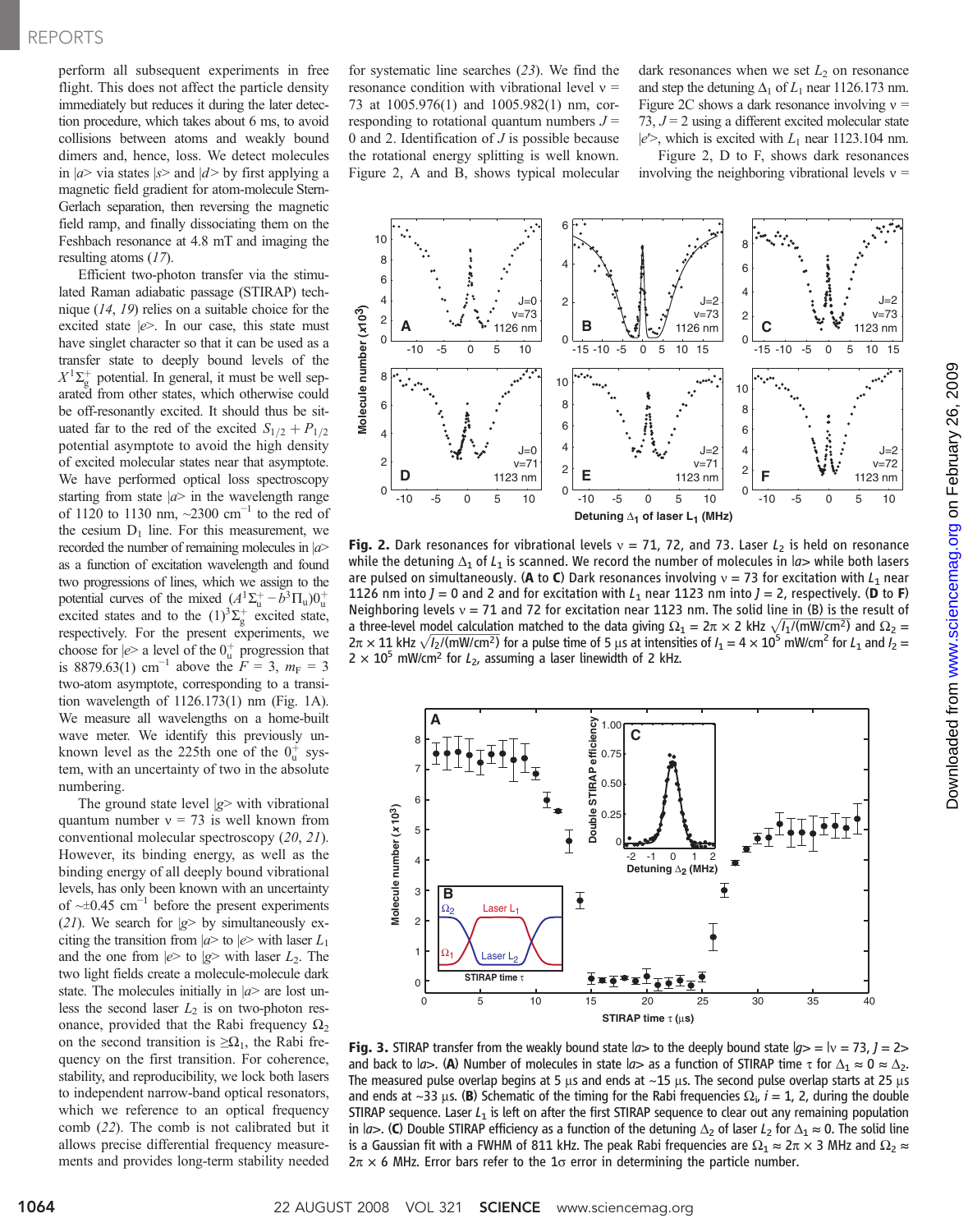71 and 72. These  $X^1\Sigma_g^+$  levels were easily found based on previously acquired  $Cs<sub>2</sub>$  spectra  $(21)$ . We determine the binding energy of these levels, with respect to the atomic  $F_1 = 3$ ,  $F_2$  = 3 asymptote at zero magnetic field, to be 1060.9694(10), 1088.3101(10), and 1115.9148(10) cm<sup>-1</sup> for  $v = 73, 72,$  and 71 with  $J = 0$ , respectively. The binding energy of the rovibrational ground state  $v = 0$  is thus 3628.7053(14) cm<sup>-1</sup>, which represents an improvement in precision of more than two orders of magnitude compared with the previous determination (21). Fitting the data for the dark resonances with a three-level model taking into account offresonant excitations and laser linewidths, we determine the molecular transition strengths as given by the normalized Rabi frequencies for the transitions  $|a\rangle$  to  $|e\rangle$  and  $|e\rangle$  to  $|v = 73, J = 2>$ to be  $\Omega_1 = 2\pi \times 2 \text{ kHz } \sqrt{I/(mW/cm^2)}$  and  $\Omega_2 = 2\pi \times 11 \text{ kHz } \sqrt{I/(mW/cm^2)}$ , respectively. A comparison with a typical atomic transition strength of  $\Omega_a = 2\pi \times 5$  MHz  $\sqrt{I/(mW/cm^2)}$ giving  $|\Omega_1/\Omega_a|^2 < 10^{-6}$  reflects the minuteness of the wave function overlap.

We are now in a position to carry out coherent transfer using the STIRAP technique. For  $|g\rangle$  we choose the vibrational level with  $v =$ 73,  $J = 2$ . This level will allow us to reach the rovibrational ground state  $v = 0$ ,  $J = 0$  with a second STIRAP step in view of the selection rule  $\Delta J = 0$ ,  $\pm 2$ . STIRAP uses a counterintuitive overlapping pulse sequence in which  $L_2$  is pulsed on before  $L_1$ . As is well known (19), STIRAP relies on the existence of a dark state of the form  $|D\rangle = \alpha(t)|a\rangle + \beta(t)|g\rangle$  (here,  $\alpha(t)$ ) and  $\beta(t)$  are time-dependent amplitudes with  $|\alpha(t)|^2 + |\beta(t)|^2 = 1$ ). With sufficient adiabaticity, the function  $|\alpha(t)|^2$  decreases smoothly from 1 to 0, while the function  $|\beta(t)|^2$  increases smoothly from 0 to 1. The initial state  $|a\rangle$  is thus rotated via  $|D\rangle$  into the final state  $|g\rangle$ . The criterion for adiabaticity is  $\tau_p \Omega^2 \gg (2\pi)^2 \Gamma$ , where  $\tau_p$  is the pulse overlap time,  $\Omega \approx \Omega_1 \approx \Omega_2$ is the peak Rabi frequency during the pulse, and  $\Gamma \approx 2\pi \times 4$  MHz is the (spontaneous) decay rate from the upper state  $|e\rangle$ , as determined from our loss measurements. This criterion is quite stringent, in particular, in view of the low wave function overlap that enters into  $\Omega$ . An upper (experimental) limit for  $\tau_p$  is given by the relative laser coherence time for  $\bar{L}_1$  and  $\bar{L}_2$ . We choose  $\tau_p$ to be  $\sim$ 10 µs. For detection, we apply the reverse STIRAP sequence after a waiting time  $\tau_w \approx 10 \,\mu s$  to transfer the molecules back into  $|a\rangle$ . During this time we leave laser  $L_1$  on to assure that all possible residual population in state  $|a\rangle$  is removed.

We perform double STIRAP  $\sim$ 3 ms after the production of the Feshbach molecules and 1 ms after shutting off the trap. Figure 3A shows the molecular population in  $|a\rangle$  as a function of the STIRAP time  $\tau$ , and Fig. 3B shows the timing sequence for the double-transfer scheme. For recording the time evolution of the population, we interrupt the transfer process after time  $\tau$  and measure the remaining population in  $|a\rangle$ . The molecules in  $|a\rangle$  initially disappear during the first STIRAP sequence. They are now in level  $|v = 73$ ,  $J = 2$  of the singlet  $X^1 \Sigma_g^+$  potential. Then a large fraction of them returns in the course of the reverse STIRAP sequence. For this particular measurement both lasers are on resonance. The peak Rabi frequencies are  $\Omega_1 \approx$  $2\pi \times 3$  MHz and  $\Omega_2 \approx 2\pi \times 6$  MHz. We typically obtain an overall efficiency >65% for the doubletransfer process, corresponding to single-pass efficiencies >80%, assuming equal efficiencies for both passes. Figure 3C shows the double-pass efficiency as a function of detuning  $\Delta_2$  of laser  $L_2$ . Simulations for the three-level system show that the ~800-kHz full width at half maximum (FWHM) of the efficiency curve is compatible with a combination of laser power broadening and Fourier broadening. Our simulations also show that higher transfer efficiencies can be expected for an optimized STIRAP pulse sequence in which both peak Rabi frequencies are equal. Molecules not transferred by STIRAP are resonantly excited to



Fig. 4. (A) Ramsey-type experiment. The population in the initial state  $|a>$  oscillates as the hold time  $\tau_h$ (during which both transfer lasers are off) is increased. The solid line is a sinusoidal fit to the data up to  $\tau_h$  = 20  $\mu$ s. Its frequency f is 115(2) kHz, in good agreement with the expected value of 113 kHz. The thin lines are borders to a region that is given by varying f by  $\pm 6$  kHz, illustrating the estimated jitter in the twophoton detuning  $|\Delta_2 - \Delta_1|$ . (B) Comparison of the rate of expansion in the horizontal direction for the molecular sample without and with STIRAP transfer. The top curve (circles) shows the Thomas-Fermi radius r of the molecular sample as a function of expansion time without STIRAP. The linear fit gives a rate of expansion of  $dr/dt = 1.0(1)$  mm/s, corresponding to an energy of  $k_B \times 14(4)$  nK. The bottom curve (squares) shows the expansion after double STIRAP with  $dr/dt = 0.7(1)$  mm/s, corresponding to  $k_B \times 7(2)$  nK. Error bars indicate the  $1\sigma$  error in the determination of the cloud radius.

 $|e\rangle$  and then lost from our three-level system by spontaneous emission into a multitude of ground state levels.

We demonstrate coherence of the transfer process in a Ramsey-type experiment (14), halting the transfer process by simultaneously shutting off both lasers  $12 \mu s$  into the first STIRAP sequence when a balanced superposition of  $|a\rangle$ and  $|g\rangle$  has been created with  $|\alpha(\tau)|^2 \approx 1/2 \approx |\beta(\tau)|^2$ . After a hold time  $\tau_h$  we resume the STIRAP transfer, with the roles of lasers  $L_1$  and  $L_2$  reversed. Thus, for  $\tau_h = 0$  the population will simply be rotated back into the initial state. A three-level calculation shows that the population in the initial state  $|a\rangle$  is expected to oscillate at the rate of the two-photon detuning  $|\Delta_2 - \Delta_1|/(2\pi)$ . Figure 4A shows the initial state population for  $\Delta_1 \approx 0$  and  $\Delta_2 \approx 2\pi \times 113$  kHz as a function of  $\tau_{h}$ . The population oscillates at a frequency of  $|\Delta_2-\Delta_1|/(2\pi)$ , however with marked increase in phase jitter on the time scale of 30 us. We attribute this apparent loss of phase coherence to a slow relative frequency drift of lasers  $L_1$ and  $L_2$ , leading to a slightly different twophoton detuning from one experimental run to the next. In Fig. 4A, we have added a region indicating a frequency jitter of  $\pm 6$  kHz. This value is compatible with the present long-term stability of our lasers. The frequency drift does not affect an individual STIRAP process because the transfer efficiency is very robust against laser detuning, as shown in Fig. 3C.

We now show that the molecular sample is not heated during the transfer process and is indeed in the quantum gas regime. Specifically, we measure and compare the rate of expansion of the molecular sample in state  $|a\rangle$  with and without the double-transfer process. In our regime, the energy scale for expansion is usually set by the mean field of the BEC, resulting in typical expansion energies for the atoms in the range from  $k_B \times 2$  nK to  $k_B \times 10$  nK (where  $k_B$ is Boltzmann's constant), depending on the strength of the atomic interaction (24). We find that the initial magnetic field ramping excites collective motion of the BEC in the form of a breathing mode as a result of a change in the mean field potential due to a change in atomic interaction strength  $(16)$ . The breathing is transformed into expansion of the sample when the trap is shut off. We follow the expansion by monitoring the change of the Thomas-Fermi radius  $r$  of the sample. Figure 4B shows this radius along the horizontal direction as a function of expansion time with and without STIRAP. Without STIRAP, we obtain from a linear fit an expansion rate of  $dr/dt = 1.0(1)$  mm/s, corresponding to an energy of  $k_{\text{B}} \times 14(4)$  nK. With STIRAP, the rate is  $dr/dt = 0.7(1)$  mm/s, corresponding to an energy of  $k_{\text{B}} \times 7(2)$  nK. Both values are compatible with a separate measurement of the expansion of the atomic BEC for the same magnetic field ramp. Interestingly, the rate for the case with STIRAP is lower. We speculate that STIRAP with the